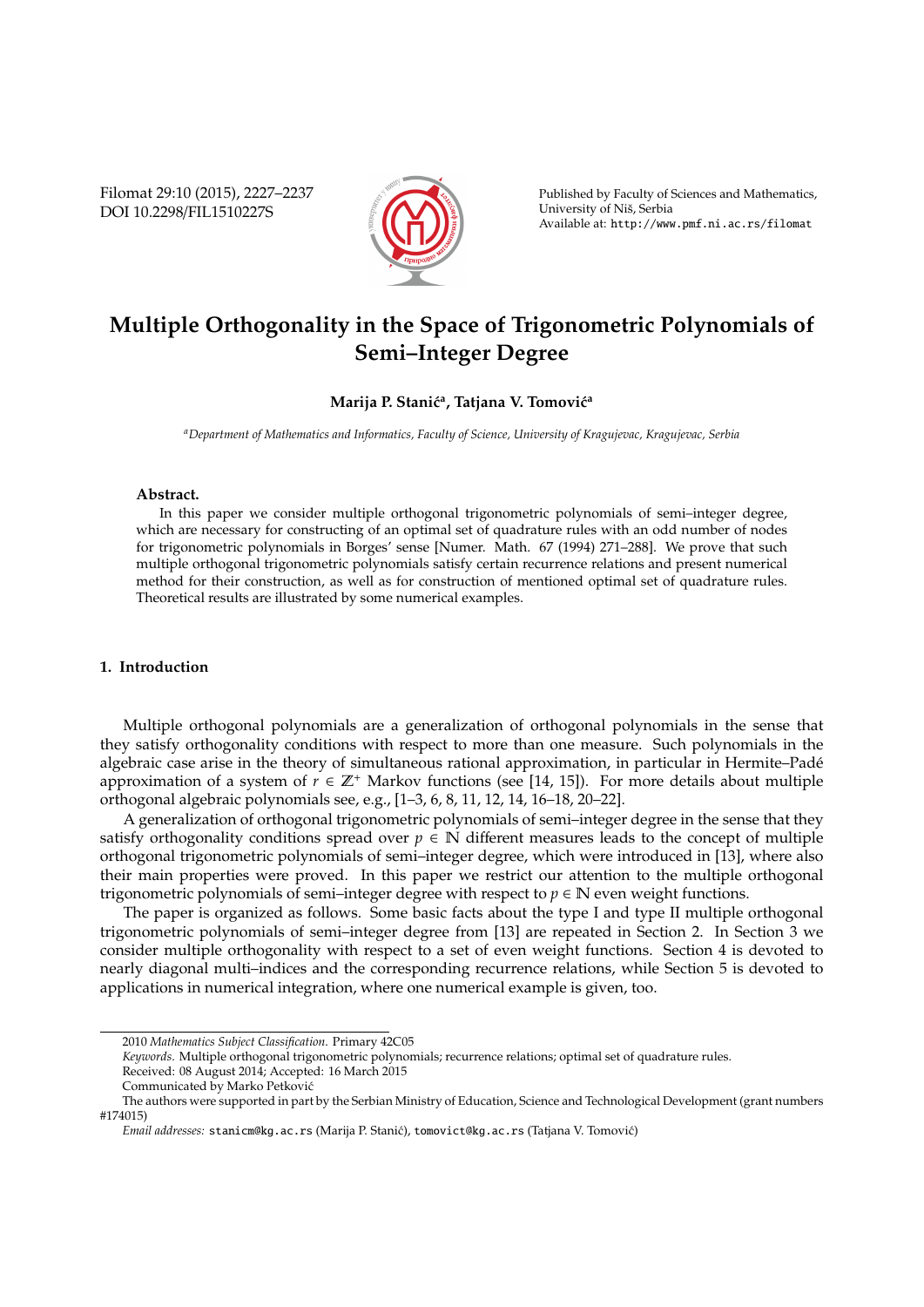### **2. Multiple orthogonal trigonometric polynomials of semi–integer degree**

For nonnegative integer  $m$  by  $\mathfrak{I}_m^{1/2}$  we denote the linear space of all trigonometric polynomials of semi– integer degree less than or equal to  $m + 1/2$ , i.e., the linear span of the set  $\{\cos((k + 1/2)x, \sin((k + 1/2)x) : k = 1/2, 1/2\}$  $[0, 1, \ldots, m]$ . By  $\mathfrak{T}^{1/2}$  we denote the linear space of all trigonometric polynomials of semi-integer degree, and by P*<sup>m</sup>* the space of all algebraic polynomials of degree less than or equal to *m*.

Let *p* be a positive integer and let  $\mathbf{n} = (n_1, n_2, \dots, n_p)$  be a *multi–index*, i.e., a vector of *p* nonnegative integers, with length  $|\mathbf{n}| = n_1 + n_2 + \cdots + n_p$ . We introduce a partial order on multi-indices in the following way:  $\mathbf{m} \leq \mathbf{n} \Leftrightarrow m_v \leq n_v$  for every  $v = 1, 2, ..., p$ .

Let  $W = (w_1, w_2, \ldots, w_n)$  be a vector of *p* weight functions, which are integrable and nonnegative on some interval *E* of length 2π, vanishing there only on a set of a measure zero. In what follows, we always assume that interval *E* is closed on the left and open on the right, i.e., that interval *E* is of the form  $[L, 2\pi + L]$ , for  $L \in \mathbb{R}$ . We introduce the following inner products

$$
\langle f, g \rangle_{\nu} = \int_{E} f(x) g(x) w_{\nu}(x) dx, \quad \nu = 1, 2, \dots, p, \quad f, g \in \mathfrak{I}^{1/2}.
$$
 (1)

There are two types of multiple orthogonal trigonometric polynomials of semi–integer degree (see [13]).

1 ◦ Type I multiple orthogonal trigonometric polynomials of semi–integer degree with respect to *W* are collected in a vector  $(A_{n1}^{1/2})$  $^{1/2}_{n,1'}$   $^{1/2}_{n,2}$ collected in a vector  $(A_{n,1}^{1/2}, A_{n,2}^{1/2}, \ldots, A_{n,p}^{1/2})$  of trigonometric polynomials of semi–integer degree, where  $A_{n,\nu}^{1/2}$ <br>has semi–integer degree  $n_{\nu}$  – 1/2,  $\nu$  = 1, 2, ..., p, such that the following ort

$$
\sum_{\nu=1}^{p} \left\langle A_{\mathbf{n},\nu}^{1/2}(x), \cos\left(k + \frac{1}{2}\right)x \right\rangle_{\nu} = 0, \qquad k = 0, 1, 2, \dots, |\mathbf{n}| - 2,
$$
\n
$$
\sum_{\nu=1}^{p} \left\langle A_{\mathbf{n},\nu}^{1/2}(x), \sin\left(k + \frac{1}{2}\right)x \right\rangle_{\nu} = 0, \qquad k = 0, 1, 2, \dots, |\mathbf{n}| - 2,
$$
\n(2)

with the normalizations:

$$
\sum_{\nu=1}^{p} \left\langle A_{\mathbf{n},\nu}^{1/2}(x), \cos\left(|\mathbf{n}| - \frac{1}{2}\right) x \right\rangle_{\nu} = 1,
$$
\n
$$
\sum_{\nu=1}^{p} \left\langle A_{\mathbf{n},\nu}^{1/2}(x), \sin\left(|\mathbf{n}| - \frac{1}{2}\right) x \right\rangle_{\nu} = 1.
$$
\n(3)

2 ◦ Type II multiple orthogonal trigonometric polynomial of semi–integer degree with respect to *W* is trigonometric polynomial  $T_n^{1/2}$  of semi–integer degree  $|n| + 1/2$  which satisfies the following orthogonality conditions

$$
\left\langle T_{\mathbf{n}}^{1/2}(x), \cos\left(k_{\nu} + \frac{1}{2}\right)x\right\rangle_{\nu} = 0, \qquad k_{\nu} = 0, 1, ..., n_{\nu} - 1,
$$
\n
$$
\left\langle T_{\mathbf{n}}^{1/2}(x), \sin\left(k_{\nu} + \frac{1}{2}\right)x\right\rangle_{\nu} = 0, \qquad k_{\nu} = 0, 1, ..., n_{\nu} - 1,
$$
\n(4)

for  $v = 1, 2, ..., p$ .

For  $p = 1$  multiple orthogonal trigonometric polynomials reduce to the ordinary orthogonal trigonometric polynomials of semi–integer degree (see [5, 9, 10, 19]).

The orthogonality conditions (4) give system of  $2(n_1 + n_2 + \cdots + n_p) = 2|\mathbf{n}|$  linear equations for the  $2|\mathbf{n}| + 2$ unknown coefficients  $a_k$ ,  $b_k$ ,  $k = 0, 1, \ldots$ ,  $|n|$ , of trigonometric polynomial

$$
T_{\mathbf{n}}^{1/2}(x) = \sum_{k=0}^{|\mathbf{n}|} \left( a_k \cos\left(k + \frac{1}{2}\right) x + b_k \sin\left(k + \frac{1}{2}\right) x \right) \in \mathfrak{T}_{|\mathbf{n}|}^{1/2}.
$$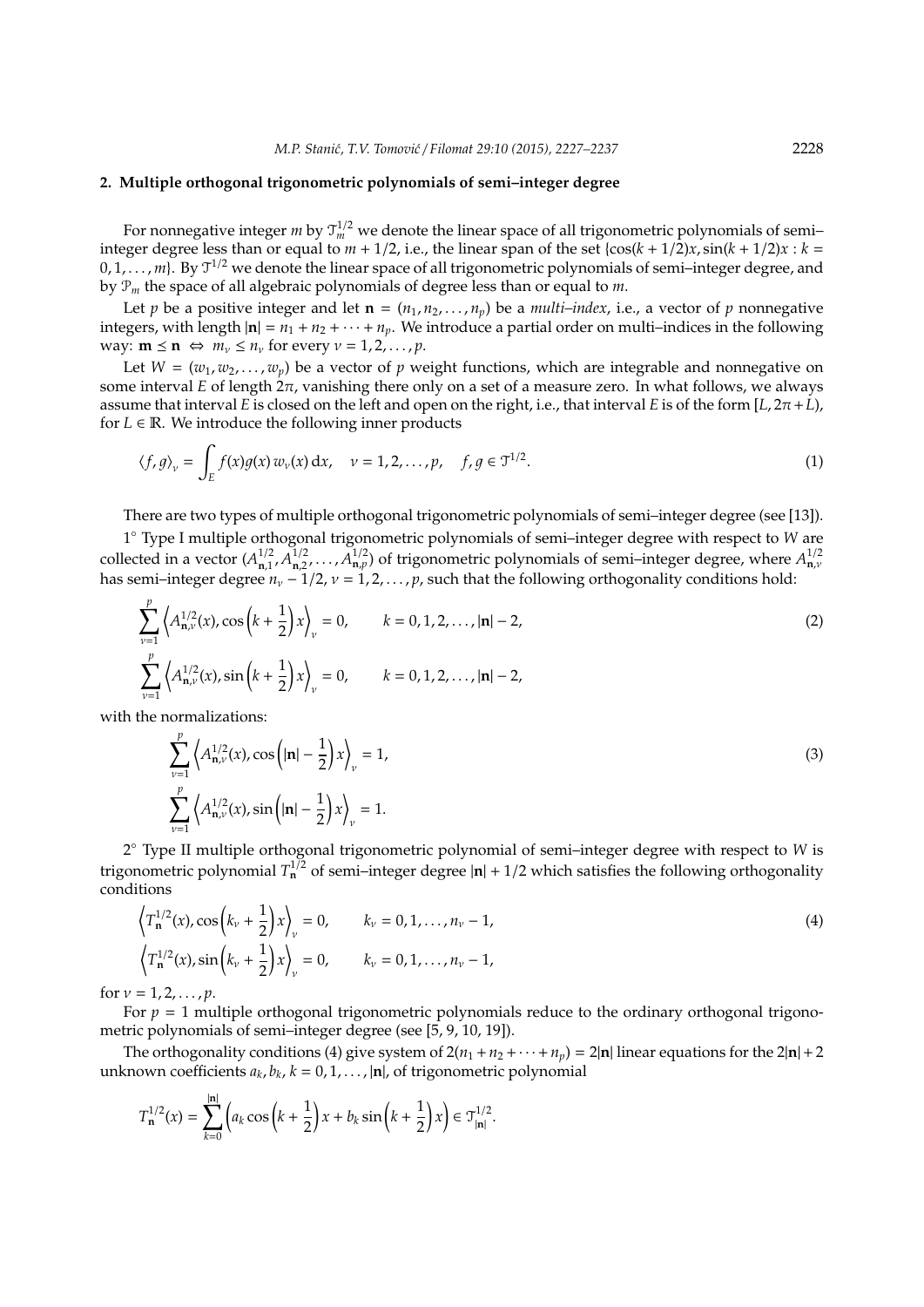Thus, we have to fix two coefficients in advance and we choose to fix the leading coefficients *a*|**n**<sup>|</sup> and *b*|**n**<sup>|</sup> ,  $(a_{\text{in}}, b_{\text{in}}) \neq (0, 0)$ . For the following two special choices of the leading coefficients,  $(a_{\text{in}}, b_{\text{in}}) \in \{(1, 0), (0, 1)\},$ we introduce the notation

$$
T_{\mathbf{n}}^{C,1/2}(x) = \cos\left(|\mathbf{n}| + \frac{1}{2}\right)x + \sum_{k=0}^{|\mathbf{n}|-1} \left(c_k^{(\mathbf{n})}\cos\left(k + \frac{1}{2}\right)x + d_k^{(\mathbf{n})}\sin\left(k + \frac{1}{2}\right)x\right),
$$
  
\n
$$
T_{\mathbf{n}}^{S,1/2}(x) = \sin\left(|\mathbf{n}| + \frac{1}{2}\right)x + \sum_{k=0}^{|\mathbf{n}|-1} \left(f_k^{(\mathbf{n})}\cos\left(k + \frac{1}{2}\right)x + g_k^{(\mathbf{n})}\sin\left(k + \frac{1}{2}\right)x\right).
$$
\n(5)

We call  $T_n^{C,1/2}(x)$  and  $T_n^{S,1/2}(x)$  the monic cosine and the monic sine multiple orthogonal trigonometric polynomial of semi–integer degree, respectively.

If the system (4) has a unique solution, then the multi–index **n** is normal (see [13]). If all multi–indices are normal, then we have a *perfect system*.

The matrix of coefficients of systems (4) can be singular, thus we need to impose some additional conditions on the *p* weight functions to provide the uniqueness of multiple orthogonal trigonometric polynomials of semi–integer degree. The uniqueness is guaranteed if the following set of functions

 $\{w_v \cos(k_v + 1/2)x, w_v \sin(k_v + 1/2)x : v = 1, 2, \ldots, p, k_v = 0, 1, \ldots, n_v - 1\},\}$ 

form a Chebyshev system on *E* for the multi–index **n**. Such  $W = (w_1, w_2, \ldots, w_p)$  is called trigonometric AT system (TAT system) of weight functions for multi–index **n**.

The following theorem about the zeros of type II multiple orthogonal trigonometric polynomial of semi–integer degree was proved in [13].

**Theorem 2.1.** *Suppose that* **n** *is a multi-index such that*  $W = (w_1, w_2, \ldots, w_p)$  *is a TAT system of weight functions for all multi–indices* **m** *such that* **m n***. Type II multiple orthogonal trigonometric polynomial of semi–integer degree*  $T^{1/2}_n(x)$  *with respect to W has exactly*  $2|n| + 1$  *simple zeros on E.* 

## **3. TAT system of even weight functions**

Let  $W = (w_1, w_2, \dots, w_p)$  be a TAT system for multi–index **n** on the interval  $E = [-\pi, \pi)$ , such that each  $w_k$ ,  $k = 1, 2, \ldots, p$ , is an even function on  $(-\pi, \pi)$ .

**Theorem 3.1.** Let **n** be a multi-index and  $W = (w_1, w_2, \ldots, w_p)$  be a TAT system with respect to **n** on the interval  $E = [-\pi, \pi)$ . If all the weight functions from W are even on the interval  $(-\pi, \pi)$ , then all coefficients  $d_k^{(n)}$  and  $f_k^{(n)}$ *k*<sup>(**n**</sup>), *k* = 0, 1,..., |**n**| − 1, *in* (5) *are equal to zero, i.e., the monic multiple orthogonal trigonometric polynomials of semi–integer degree reduce to*

$$
T_{n}^{C,1/2}(x) = \cos\left(|n| + \frac{1}{2}\right)x + \sum_{k=0}^{|n|-1} c_k^{(n)} \cos\left(k + \frac{1}{2}\right)x\tag{6}
$$

*and*

$$
T_{n}^{S,1/2}(x) = \sin\left(|n| + \frac{1}{2}\right)x + \sum_{k=0}^{|n|-1} g_k^{(n)} \sin\left(k + \frac{1}{2}\right)x.
$$
 (7)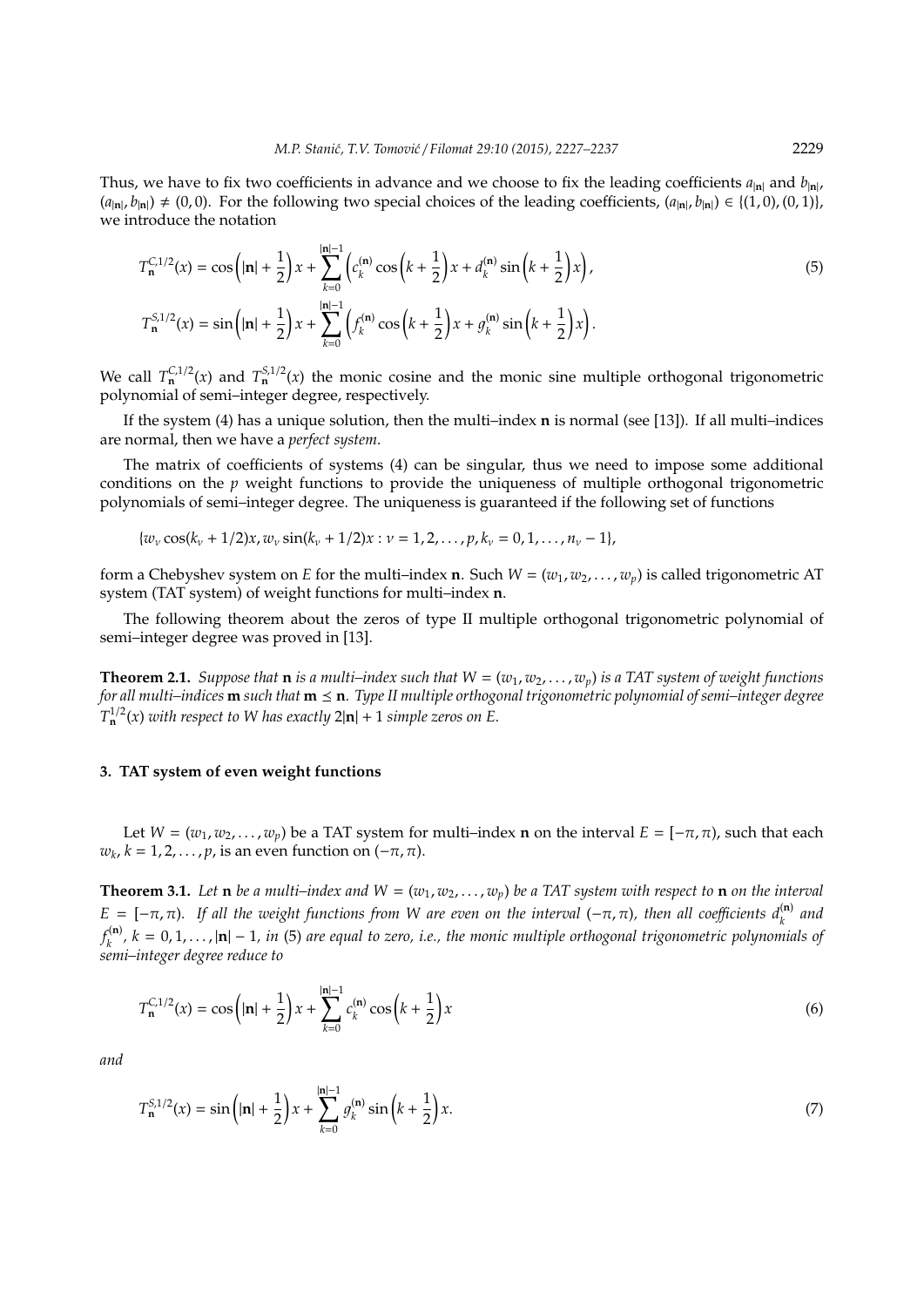*Proof.* Let us consider the monic cosine multiple orthogonal trigonometric polynomial of semi–integer degree  $T_n^{C,1/2}(x)$ . Since all the weight functions from *W* are even, the system (4) reduces to the following two independent systems

$$
\sum_{k=0}^{|\mathbf{n}|-1} c_k^{(\mathbf{n})} \Biggl\langle \cos\left(k+\frac{1}{2}\right)x, \cos\left(k_v+\frac{1}{2}\right)x \Biggr\rangle_{\nu} = -\Biggl\langle \cos\left(|\mathbf{n}|+\frac{1}{2}\right)x, \cos\left(k_v+\frac{1}{2}\right)x \Biggr\rangle_{\nu}, \quad k_v = 0, 1, \ldots, n_v-1, \ \nu = 1, 2, \ldots, p,
$$

and

$$
\sum_{k=0}^{|\mathbf{n}|-1} d_k^{(\mathbf{n})} \Bigl\langle \sin\left(k + \frac{1}{2}\right)x, \sin\left(k_v + \frac{1}{2}\right)x \Bigr\rangle_v = 0, \quad k_v = 0, 1, ..., n_v - 1, \ v = 1, 2, ..., p,
$$
\n(8)

with unknown coefficient  $c_{\iota}^{(\mathbf{n})}$  $a_k^{(n)}$  and  $d_k^{(n)}$ *k* , *k* = 0, 1, . . . , |**n**|−1, respectively. Since *W* is a TAT system with respect to **n** on the interval  $E = [-\pi, \pi)$ , system (4) has the unique solution, so the previous two systems have the unique solutions. Therefore, system (8) has only the trivial solution  $d_{\iota}^{(n)}$  $h_k^{(n)} = 0, k = 0, 1, \ldots, |n| - 1$ . Due to uniqueness, we conclude that  $T_n^{C,1/2}(x)$  depends only on cosine functions.

The statement for  $T_{\bf n}^{S,1/2}(x)$  can be proved analogously.

The following corollary follows immediately from (6) and (7).

**Corollary 3.2.** *Suppose that* **n** *is a multi–index such that*  $W = (w_1, w_2, \ldots, w_p)$  *is a TAT system of weight functions with respect to* **n** *on interval* [−π, π)*. If all weight functions from W are even on the interval* (−π, π)*, then*

 $T_{\mathbf{n}}^{C,1/2}(-\pi) = 0$  *and*  $T_{\mathbf{n}}^{S,1/2}(0) = 0.$ 

**Theorem 3.3.** Let  $\mathbf{n} = (n_1, n_2, \dots, n_p)$  be a multi–index such that  $W = (w_1, w_2, \dots, w_p)$  is a TAT system with respect *to* **n** *on the interval* [−π, π)*. If all weight functions from W are even on the interval* (−π, π)*, then we have*

$$
\int_{-1}^{1} C_{n}(x) C_{k_{\nu}}(x) \sqrt{\frac{1+x}{1-x}} w_{\nu}(\arccos x) = 0, \quad k_{\nu} = 0, 1, ..., n_{\nu} - 1,
$$

*and*

$$
\int_{-1}^{1} S_{n}(x) S_{k_{\nu}}(x) \sqrt{\frac{1-x}{1+x}} w_{\nu}(\arccos x) = 0, \quad k_{\nu} = 0, 1, ..., n_{\nu} - 1,
$$

*for*  $v = 1, 2, \ldots, p$ , where  $C_{k_v}$ ,  $S_{k_v} \in \mathcal{P}_{k_v}$ ,  $C_{n}$ ,  $S_n \in \mathcal{P}_{|n|}$ , are algebraic polynomials given by

$$
C_{\mathbf{n}}(x) = \sum_{k=0}^{|\mathbf{n}|} c_k^{(\mathbf{n})} \big( T_k(x) - (1-x)U_{k-1}(x) \big)
$$

*and*

$$
S_{\mathbf{n}}(x) = \sum_{k=0}^{|\mathbf{n}|} g_k^{(\mathbf{n})} (T_k(x) + (1+x)U_{k-1}(x))),
$$

 $T_k$  *and*  $U_k$ ,  $k \in \mathbb{N}_0$ , are Chebyshev polynomials of the first and second kind, respectively.

*Proof.* Since all the weight functions  $w_v(x)$ ,  $v = 1, 2, ..., p$ , are even on the interval ( $-\pi$ ,  $\pi$ ), from the orthogonality conditions for  $T_n^{C,1/2}$ , we conclude that

$$
\int_0^{\pi} T_{\mathbf{n}}^{C,1/2}(x) T_{k_{\nu}}^{C,1/2}(x) w_{\nu}(x) dx = 0, \quad k_{\nu} = 0, 1, ..., n_{\nu} - 1, \ \nu = 1, 2, ..., p.
$$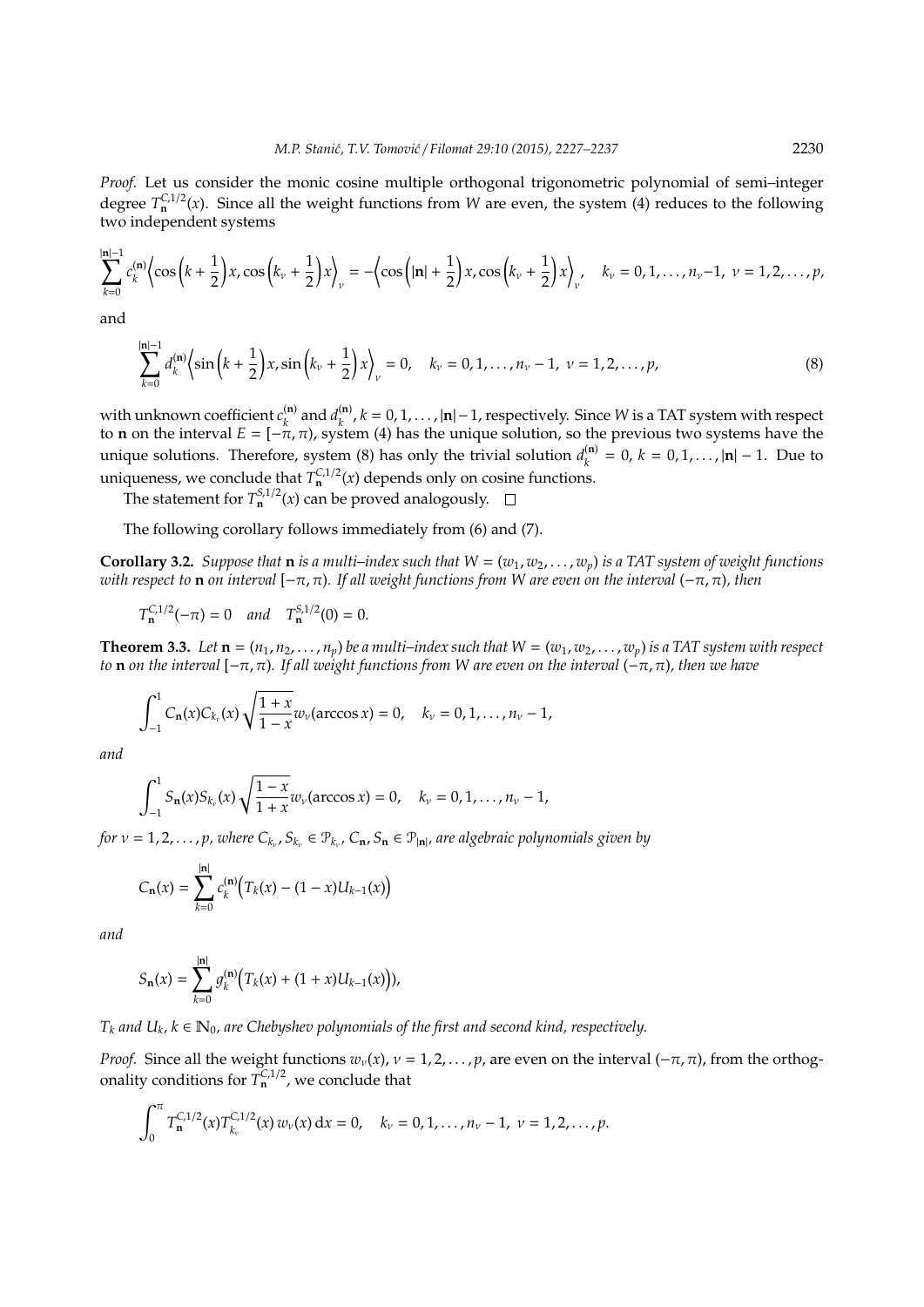Applying the substitution  $x := \arccos x$ , we get

$$
\int_{-1}^{1} T_{n}^{C,1/2}(\arccos x) T_{k_v}^{C,1/2}(\arccos x) \frac{w_v(\arccos x)}{\sqrt{1-x^2}} dx = 0.
$$
 (9)

By using elementary trigonometric transformations we get

$$
\cos\left(\left(k+\frac{1}{2}\right)\arccos x\right) = \sqrt{\frac{1+x}{2}}T_k(x) - \sqrt{\frac{1-x}{2}}\sqrt{1-x^2}U_{k-1}(x),
$$

where  $T_k(x)$  and  $U_{k-1}(x)$ , are Chebyshev polynomials of the first and second kind, respectively. Thus,

$$
T_{\mathbf{n}}^{C,1/2}(\arccos x) = \sqrt{\frac{1+x}{2}} \sum_{k=0}^{|\mathbf{n}|} c_k^{(\mathbf{n})} (T_k(x) - (1-x)U_{k-1}(x)).
$$

By substituting the obtained formulas in (9), after some elementary transformations, we get the first assertion.

According to orthogonality conditions for  $T_n^{S,1/2}$  and equality

$$
\sin\left(\left(k+\frac{1}{2}\right)\arccos x\right) = \sqrt{\frac{1-x}{2}}T_k(x) + \sqrt{\frac{1+x}{2}}\sqrt{1-x^2}U_{k-1}(x),
$$

the second assertion can be proved in the same way.  $\square$ 

From the proof of Theorem 3.3 we conclude that

$$
T_{n}^{C,1/2}(\arccos x) = \sqrt{\frac{1+x}{2}} C_{n}(x),
$$
\n(10)

where *C***<sup>n</sup>** is the type II multiple orthogonal algebraic polynomial with respect to the multi–index **n** and weight functions

$$
\left(\sqrt{\frac{1+x}{1-x}}w_1(\arccos x), \sqrt{\frac{1+x}{1-x}}w_2(\arccos x), \dots, \sqrt{\frac{1+x}{1-x}}w_p(\arccos x)\right) \tag{11}
$$

on the interval [−1, 1). This implies that the zeros the type II multiple orthogonal trigonometric polynomial of semi–integer degree  $T_n^{C,1/2}$  can be calculated from the zeros of the corresponding type II multiple orthogonal algebraic polynomial (see [11], [12]). Connection between the zeros of these polynomials is given by the following Lemma.

In what follows we simple say that  $W = (w_1, w_2, \dots, w_p)$  is a TAT system of even weight functions on the interval  $[−π, π)$  when all weight functions from *W* are even on the interval  $(−π, π)$ .

**Lemma 3.4.** Let **n** be a multi-index and let  $W = (w_1, w_2, \ldots, w_p)$  be a TAT system of even weight functions on the *interval* [−π, π) *with respect to* **n***. If* τ*<sup>k</sup> , k* = 1, 2, . . . , |**n**|*, are the zeros of the type II multiple orthogonal algebraic polynomial of degree* |**n**| *with respect to the vector of weight functions* (11) *on the interval* [−1, 1)*, then the zeros of the type II multiple orthogonal trigonometric polynomial of semi–integer degree* |**n**| + 1/2 *with respect to* (*W*, **n**) *on the interval*  $[-\pi, \pi)$  *are given by:* 

 $x_0 = -\pi$ ,  $x_{2|\mathbf{n}| - k + 1} = -x_k = \arccos \tau_k$ ,  $k = 1, 2, ..., |\mathbf{n}|$ .

*Proof.* From Corollary 3.2 we have that  $x_0 = -\pi$ . From (10) we get:

$$
x_{2|n|-k+1} = -x_k = \arccos \tau_k, \quad k = 1, 2, ..., |\mathbf{n}|,
$$

where  $\tau_k$ ,  $k = 1, 2, ..., |\mathbf{n}|$ , are zeros of the type II multiple orthogonal algebraic polynomial with respect to the multi–index **n** and the vector of weight functions (11) on the interval [−1, 1).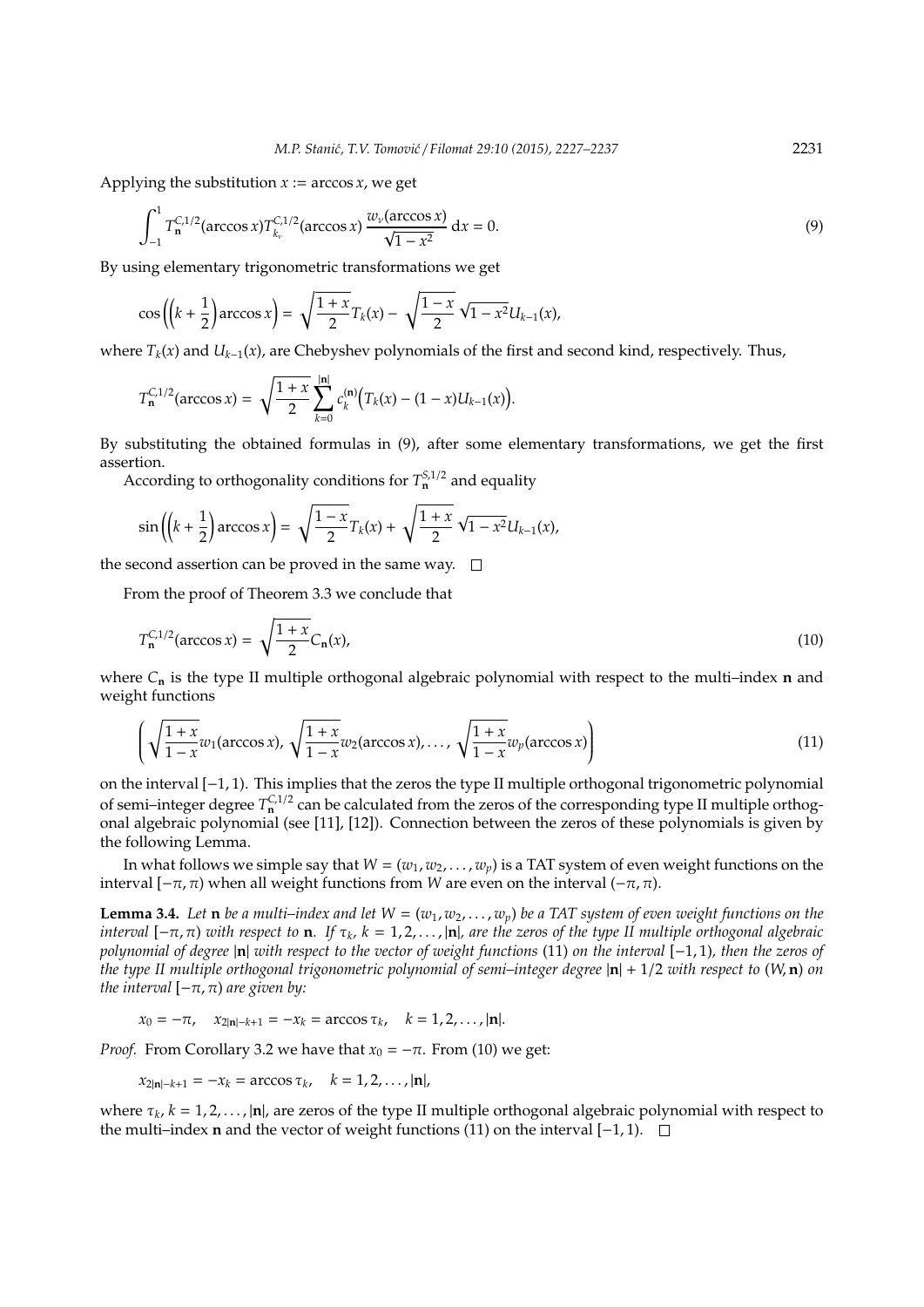Completely similar arguments can be applied for the proof the following Lemma.

**Lemma 3.5.** Let **n** *be a multi–index and let*  $W = (w_1, w_2, \ldots, w_p)$  *be a TAT system of even weight functions on the interval* (−π, π) *with respect to* **n***. If* τ*<sup>k</sup> , k* = 1, 2, . . . , |**n**|*, are the zeros of the type II multiple orthogonal algebraic polynomial of degree* |**n**| *with respect to the vector of weight functions*

$$
\left(\sqrt{\frac{1-x}{1+x}}w_1(\arccos x), \sqrt{\frac{1-x}{1+x}}w_2(\arccos x), \ldots, \sqrt{\frac{1-x}{1+x}}w_p(\arccos x)\right)
$$

*on the interval* [−1, 1)*, then the zeros of the type II multiple orthogonal trigonometric polynomial of semi–integer degree*  $|\mathbf{n}| + 1/2$  *with respect to* (*W*, **n**) *on the interval*  $[-\pi, \pi)$  *are given by:* 

 $x_{\text{in}} = 0$ ,  $x_{2\text{in}} - k = -x_k = \arccos \tau_{k+1}$ ,  $k = 0, 1, ..., |\mathbf{n}| - 1$ .

## **4. Recurrence relations in the case of nearly diagonal multi–index**

Since multiple orthogonal algebraic polynomials for nearly diagonal multi–index satisfy recurrence relations of order  $p + 1$  (see [11], [21]), the natural extension is investigation of recurrence relations for type II multiple orthogonal trigonometric polynomials of semi–integer degree, and we derive the similar recurrence relations in the case when weight functions are even on  $(-\pi, \pi)$ .

Let *n* ∈ N and write it as *n* =  $\ell p$  + *j*, for  $\ell$  = [*n*/*p*] and  $j$  ∈ {0, 1, . . . , *p*−1}. The nearly diagonal multi–index **d**(*n*) corresponding to *n* is given by

$$
\mathbf{d}(n) = (\underbrace{\ell+1,\ell+1,\ldots,\ell+1}_{j \text{ times}},\underbrace{\ell,\ell,\ldots,\ell}_{p-j \text{ times}}).
$$

For the corresponding type II monic multiple orthogonal trigonometric polynomials of semi–integer degree with respect to the even weight functions  $W = (w_1, w_2, \dots, w_p)$  we use the following simple notation:

$$
T_n^{C,1/2} = T_{\mathbf{d}(n)}^{C,1/2}, \quad T_n^{S,1/2} = T_{\mathbf{d}(n)}^{S,1/2}.
$$

**Theorem 4.1.** Let m be a nonnegative integer and let  $W = (w_1, w_2, \ldots, w_n)$  be a TAT system of even weight functions *on the interval*  $[-\pi, \pi)$  *with respect to all nearly diagonal multi–indices*  $\mathbf{d}(k) \leq \mathbf{d}(m+1)$ *, k* ∈ N. The type II multiple *orthogonal trigonometric polynomials of semi–integer degree with nearly diagonal multi–indices TC*,1/<sup>2</sup> *<sup>m</sup> and TS*,1/<sup>2</sup> *m satisfy the following recurrence relations:*

$$
2\cos x T_m^{C,1/2}(x) = T_{m+1}^{C,1/2}(x) + \sum_{k=0}^p \alpha_{m,p-k} T_{m-k}^{C,1/2}(x),
$$
\n(12)

$$
2\cos x T_m^{S,1/2}(x) = T_{m+1}^{S,1/2}(x) + \sum_{k=0}^p \beta_{m,p-k} T_{m-k}^{S,1/2}(x),
$$
\n(13)

*with the initial conditions*  $T_0^{C,1/2}(x) = \cos(x/2)$ ,  $T_i^{C,1/2}(x) = 0$ ,  $i = -1, -2, \ldots, -p$  and  $T_0^{S,1/2}(x) = \sin(x/2)$ ,  $T^{S,1/2}_i$  $i^{S,1/2}(x) = 0$ ,  $i = −1, −2, …, −p$ , for relations (12) and (13), respectively.

*Proof.* Due to (6) we have the following simple equality:

$$
2\cos x T_m^{C,1/2}(x) = T_{m+1}^{C,1/2}(x) + \sum_{k=0}^{m} \alpha_{m,k} T_k^{C,1/2}(x).
$$
\n(14)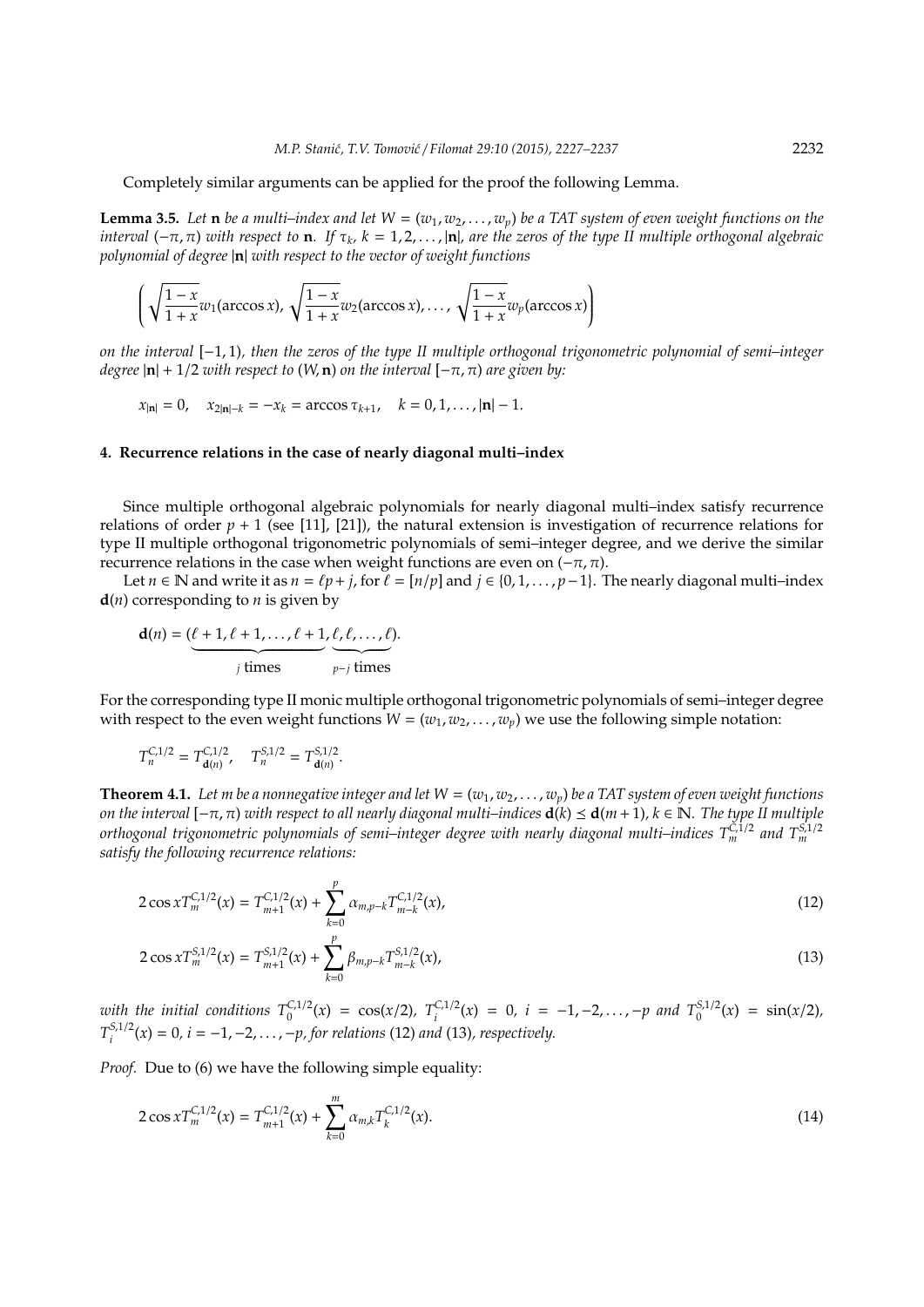Let us assume that  $m = \ell p + j$ . Notice that for  $m \leq p$  equality (14) is of the form (12) with the given initial conditions.

Suppose that  $m > p$ . We need to prove that  $\alpha_{m,rp+i} = 0$  for  $r = 0, 1, \ldots, \ell - 2$  and  $i = 0, 1, \ldots, p - 1$ , and for *r* =  $\ell$  − 1 and *i* = 0, 1, . . . , *j* − 1, which means that the right hand side of (14) reduces to

$$
T_{m+1}^{C,1/2}(x) + \sum_{k=m-p}^{m} \alpha_{m,k} T_k^{C,1/2}(x),
$$

i.e., to the right hand side of (12).

For all  $r = 0, 1, ..., \ell - 2$  we multiply the both hand sides of (14) by  $T_r^{C,1/2}(x)w_1(x)$  and integrate on the interval [−π, π). According to the orthogonality conditions (4) (the first coordinate of the multi–index **d**(*m*) is equal to  $\ell + 1$ ,  $\ell \ge r + 2$ ) the left hand side, i.e.,

$$
\int_{-\pi}^{\pi} \cos x T_r^{C,1/2}(x) T_m^{C,1/2}(x) w_1(x) \, \mathrm{d}x,
$$

is equal to zero whenever  $m > p$ , and the right hand side reduces to

$$
\alpha_{m,rp} \int_{-\pi}^{\pi} T_r^{C,1/2}(x) T_{rp}^{C,1/2}(x) w_1(x) dx.
$$

The previous integral cannot be zero, because if we assume the contrary, then we have one orthogonality condition more which implies that  $T_{rp}^{C,1/2}(x) \equiv 0$ . Therefore, we obtain  $\alpha_{m,rp} = 0$ . In order to prove that  $\alpha_{m,rp+1} = 0$  we multiply the both hand sides of equality (14) by  $T_r^{C,1/2}(x)w_2(x)$  and integrate on  $[-\pi,\pi)$ . Generally, multiplying (14) with  $T_r^{C,1/2}(x)w_{i+1}(x)$  and integrating on the interval  $[-\pi,\pi)$ , from orthogonality conditions (4) we obtain that  $a_{m,rp+i} = 0$ ,  $i = 0, 1, 2, ..., p - 1$ .

Finally, suppose that  $r = \ell - 1$ . Multiplying (14) by  $T_{\ell-1}^{C,1/2}(x)w_{i+1}(x)$  and integrating on  $[-\pi,\pi)$ , due to orthogonality, we obtain that  $\alpha_{m,(\ell-1)p+i} = 0$  for  $i = 0, 1, \ldots, j-1$ .

In a similar way one can obtain the recurrence relation (13) for  $T_m^{S,1/2}(x)$ .

According to the previous theorem, the type II multiple orthogonal trigonometric polynomials of semi– integer degree  $T_m^{C,1/2}$  and  $T_m^{C,1/2}$  can be obtained if we have coefficients of the recurrence relations.

First, we consider the simplest case  $p = 2$  for trigonometric polynomials  $T_m^{C,1/2}$  (in a similar way one can obtain corresponding coefficients of the recurrence relations for trigonometric polynomials  $T_m^{S,1/2}$ ). In this case we have the multi-indices  $\mathbf{d}(m) = (m_1, m_2)$ , where  $m_1 = [(m + 1)/2]$  and  $m_2 = [m/2]$  (obviously,  $m_1 + m_2 = m$ ). Recurrence relation (12) reduces to

$$
T_{m+1}^{C,1/2}(x) = (2\cos x - \alpha_{m,2})T_m^{C,1/2} - \alpha_{m,1}T_{m-1}^{C,1/2}(x) - \alpha_{m,0}T_{m-2}^{C,1/2}(x), \quad m = 0, 1, 2, ..., \tag{15}
$$

with the initial conditions  $T_0^{C,1/2}$  $C_0^{1/2}(x) = \cos(x/2), T_{-1}^{C,1/2}(x) = T_{-2}^{C,1/2}(x) = 0.$  In order to determine the recursion coefficients we use (15) and the orthogonality conditions

$$
\left\langle T_{m}^{C,1/2},T_{i}^{C,1/2}\right\rangle _{1}=0\text{ for }i\leq\left[\frac{m-1}{2}\right],\quad \left\langle T_{m}^{C,1/2},T_{i}^{C,1/2}\right\rangle _{2}=0\text{ for }i\leq\left[\frac{m-2}{2}\right],
$$

where  $\langle \cdot, \cdot \rangle_i$ ,  $i = 1, 2$ , are the inner products given by (1). Since  $\left\langle T_1^{C,1/2} \right\rangle$ <sup>C,1/2</sup>,  $T_0^{C,1/2}$  $\binom{C,1/2}{0}$  $n_1 = 0$ , from (15) for  $m = 0$  we get

$$
\alpha_{02} = \frac{\left\langle 2\cos x T_0^{C,1/2}, T_0^{C,1/2} \right\rangle_1}{\left\langle T_0^{C,1/2}, T_0^{C,1/2} \right\rangle_1}.
$$
\n(16)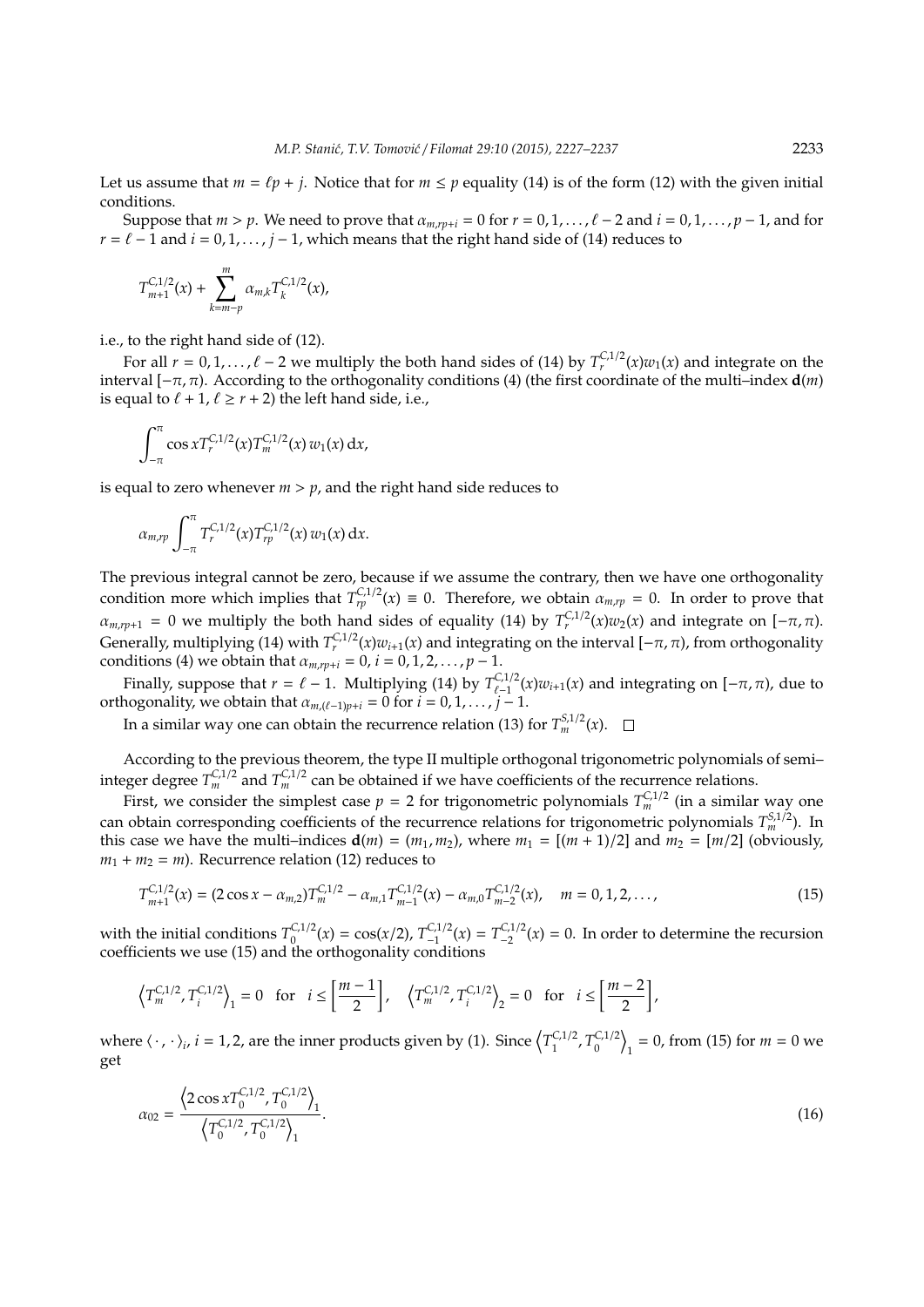By using (15) for  $m = 1$ , as well as the facts that  $\left(\frac{T_c^{C}}{2}\right)$ <sup>C,1/2</sup>,  $T_0^{C,1/2}$  $\binom{C,1/2}{0}$  $_1 = 0$  and  $\left(\frac{T_{2}^{C,1/2}}{2}\right)$ <sup>C,1/2</sup>,  $T_0^{C,1/2}$  $\binom{C,1/2}{0}$  $_2$  = 0, we obtain

$$
\alpha_{11} = \frac{\left\langle 2\cos x T_1^{C,1/2}, T_0^{C,1/2} \right\rangle_1}{\left\langle T_0^{C,1/2}, T_0^{C,1/2} \right\rangle_1}, \quad \alpha_{12} = \frac{\left\langle 2\cos x T_1^{C,1/2} - \alpha_{1,1} T_0^{C,1/2}, T_0^{C,1/2} \right\rangle_2}{\left\langle T_1^{C,1/2}, T_0^{C,1/2} \right\rangle_2}.
$$
\n(17)

In a similar way, (15) for  $m = 2$  and the orthogonality conditions  $\left\langle T_{3}^{C,1/2}\right\rangle$  $T_3^{C,1/2}$ ,  $T_0^{C,1/2}$  $\binom{C,1/2}{0}$  $T_1 = 0, \left(T_3^{C,1/2}\right)$ <sup>*c*</sup>,1/2</sup>,  $T_0^{C,1/2}$  $\binom{C,1/2}{0}$  $n_2 = 0$ , and  $\left(T_3^{C,1/2}\right)$ <sup>C,1/2</sup>,  $T_1^{C,1/2}$  $\binom{C,1/2}{1}$  $_1 = 0$ 

$$
\alpha_{20} = \frac{\left\langle 2\cos x T_2^{C,1/2}, T_0^{C,1/2} \right\rangle_1}{\left\langle T_0^{C,1/2}, T_0^{C,1/2} \right\rangle_1},
$$
\n
$$
\alpha_{21} = \frac{\left\langle 2\cos x T_2^{C,1/2} - \alpha_{2,0} T_0^{C,1/2}, T_0^{C,1/2} \right\rangle_2}{\left\langle T_1^{C,1/2}, T_0^{C,1/2} \right\rangle_2},
$$
\n
$$
\alpha_{22} = \frac{\left\langle 2\cos x T_2^{C,1/2} - \alpha_{20} T_0^{C,1/2} - \alpha_{2,1} T_1^{C,1/2}, T_1^{C,1/2} \right\rangle_1}{\left\langle T_2^{C,1/2}, T_1^{C,1/2} \right\rangle_1}.
$$
\n(18)

### In general, continuing this procedure one can prove the following result.

**Theorem 4.2.** Let  $m = 2\ell + \nu$ , where  $\ell = [m/2]$  and  $\nu \in \{0, 1\}$ . The recursion coefficients in (15) can be expressed in *the form*

$$
\alpha_{m,0} = \frac{\left\langle 2\cos x T_m^{C,1/2}, T_{[(m-2)/2]}^{C,1/2} \right\rangle_{\nu+1}}{\left\langle T_{m-2}^{C,1/2}, T_{[(m-2)/2]}^{C,1/2} \right\rangle_{\nu+1}},
$$
\n
$$
\alpha_{m,1} = \frac{\left\langle 2\cos x T_m^{C,1/2} - \alpha_{m,0} T_{m-2}^{C,1/2}, T_{[(m-1)/2]}^{C,1/2} \right\rangle_{\nu}}{\left\langle T_{m-1}^{C,1/2}, T_{[(m-1)/2]}^{C,1/2} \right\rangle_{\nu}},
$$
\n
$$
\alpha_{m,2} = \frac{\left\langle 2\cos x T_m^{C,1/2} - \alpha_{m,0} T_{m-2}^{C,1/2} - \alpha_{m,1} T_{m-1}^{C,1/2}, T_{[m/2]}^{C,1/2} \right\rangle_{\nu+1}}{\left\langle T_{m}^{C,1/2}, T_{[m/2]}^{C,1/2} \right\rangle_{\nu+1}},
$$
\n(19)

*where we put*  $\langle \cdot, \cdot \rangle_{j+2k} = \langle \cdot, \cdot \rangle_j$ ,  $j = 1, 2$ , for each  $k \in \mathbb{Z}$ .

The previous theorem can be extended to  $p \in \mathbb{N}$ ,  $p \geq 3$ , and even weight functions  $w_j$ ,  $j = 1, 2, ..., p$ . Taking  $\langle \cdot, \cdot \rangle_{j+pk} = \langle \cdot, \cdot \rangle_j$ ,  $k \in \mathbb{Z}$ , the following result holds.

**Theorem 4.3.** Let m be a nonnegative integer,  $W = (w_1, w_2, \ldots, w_p)$  be a TAT system of even weight functions on *the interval*  $[-\pi, \pi)$  *with respect to all nearly diagonal multi–indices*  $d(k) \leq d(m + 1)$ *, k*  $\in \mathbb{N}$ *. The type II multiple orthogonal trigonometric polynomials of semi–integer degree with nearly diagonal multi–indices T<sup>C</sup>*,1/<sup>2</sup> *<sup>m</sup> and T<sup>S</sup>*,1/<sup>2</sup> *m satisfy the recurrence relations:*

$$
T_{m+1}^{C,1/2}(x) = (2\cos x - \alpha_{m,p})T_m^{C,1/2}(x) - \sum_{k=0}^{p-1} \alpha_{m,k} T_{m-p+k}^{C,1/2}(x),
$$
\n(20)

$$
T_{m+1}^{S,1/2}(x) = (2\cos x - \beta_{m,p})T_m^{S,1/2}(x) - \sum_{k=0}^{p-1} \beta_{m,k} T_{m-p+k}^{S,1/2}(x), \qquad (21)
$$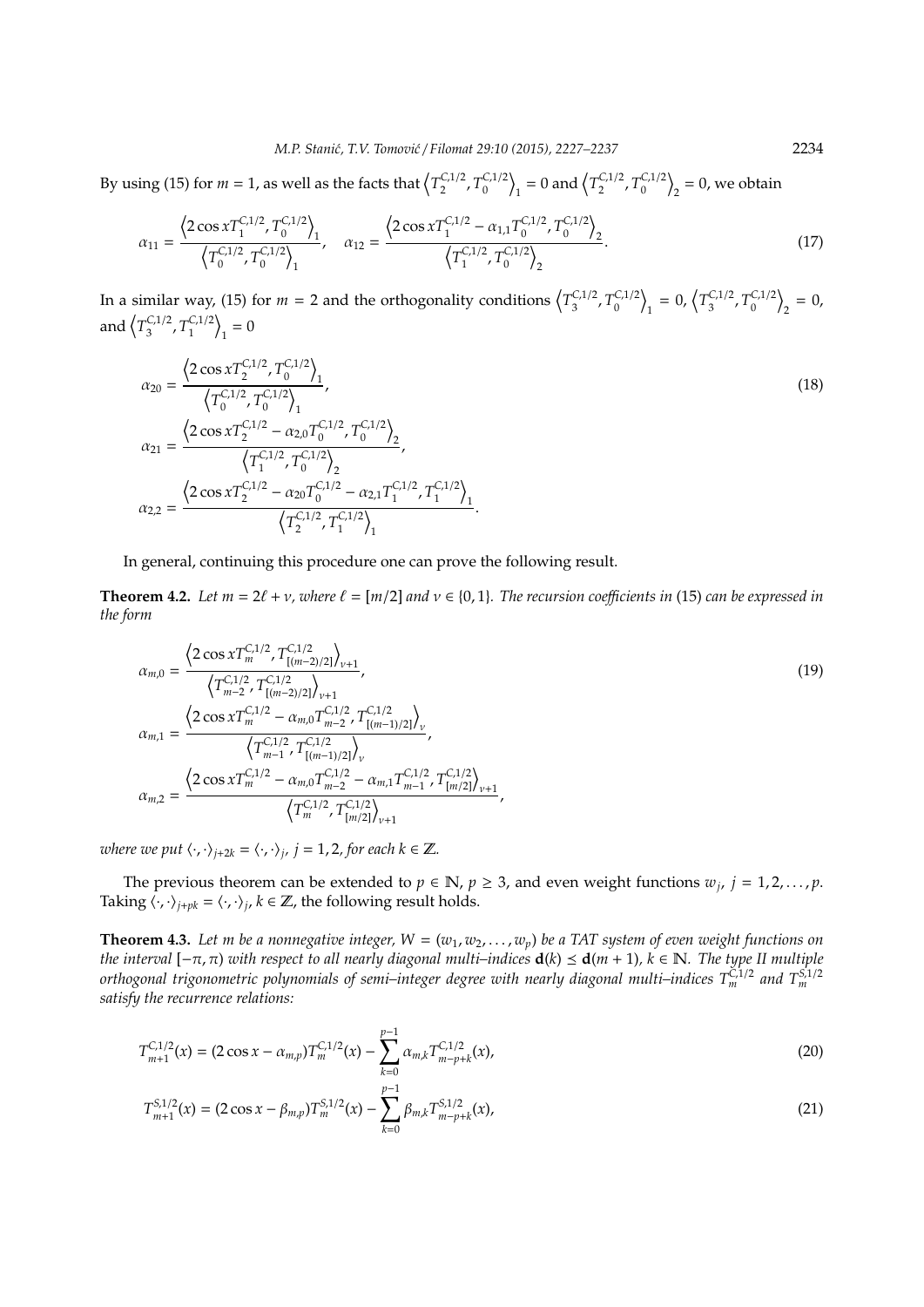*with coe*ffi*cients given by*

$$
\alpha_{m,0} = \frac{\left\langle 2\cos x T_m^{C,1/2}, T_{[(m-p)/p]}^{C,1/2} \right\rangle_{j+1}}{\left\langle T_{m-p}^{C,1/2}, T_{[(m-p)/p]}^{C,1/2} \right\rangle_{j+1}}, \quad \alpha_{m,k} = \frac{\left\langle 2\cos x T_m^{C,1/2} - \sum_{i=0}^{k-1} \alpha_{m,i} T_{m-p+i}^{C,1/2}, T_{[(m-p+k)/p]}^{C,1/2} \right\rangle_{j+k+1}}, \quad k = 1, 2, \ldots, p,
$$

*and*

$$
\beta_{m,0} = \frac{\left\langle 2\cos x T_m^{S,1/2}, T_{[(m-p)/p]}^{S,1/2} \right\rangle_{j+1}}{\left\langle T_{m-p}^{S,1/2}, T_{[(m-p)/p]}^{S,1/2} \right\rangle_{j+1}}, \quad \beta_{m,k} = \frac{\left\langle 2\cos x T_m^{S,1/2} - \sum_{i=0}^{k-1} \beta_{m,i} T_{m-p+i}^{S,1/2}, T_{[(m-p+k)/p]}^{S,1/2} \right\rangle_{j+k+1}}, \quad k = 1, 2, \ldots, p,
$$

*for*  $\ell = [m/p]$  *and*  $j = m - \ell p \in \{0, 1, \ldots, p - 1\}.$ 

All of the necessary inner products can be computed exactly, except for rounding errors, by using the quadrature rules of Gaussian type for trigonometric polynomials with respect to the corresponding weight functions (see [9, 10, 19])

$$
\int_{-\pi}^{\pi} g(t) w_{\nu}(t) dt = \sum_{k=0}^{2N} A_{\nu,k}^{(N)} g(\tau_{\nu,k}^{(N)}) + R_{\nu,N}(g), \quad \nu = 1, 2, ..., p.
$$
 (22)

Thus, for the numerical construction of the type II multiple orthogonal trigonometric polynomials of semi– integer degree  $T_m^{C,1/2}$  and  $T_m^{S,1/2}$ ,  $m \geq 0$ , for nearly diagonal multi–indices with respect to even weight functions we use only recurrence relations (20) and (21) and quadrature rules of Gaussian type for trigonometric polynomials (22). This procedure is a kind of discretized Stieltjes–Gautschi procedure (see [7]).

#### **5. Applications**

Motivated by the paper of Borges [4], Milovanović, Stanić, and Tomović in [13] introduced the following definition of an optimal set of quadrature rules for trigonometric polynomials.

**Definition 5.1.** Let **n** *be a multi–index and let*  $W = (w_1, w_2, \ldots, w_p)$  *be a TAT system for* **n** *on interval E. A set of quadrature rules of the form*

$$
\int_{E} f(x) w_{\nu}(x) dx \approx \sum_{k=0}^{2|\mathbf{n}|} A_{\nu,k} f(x_k), \quad \nu = 1, 2, ..., p,
$$
\n(23)

*is an optimal set with respect to*  $(W, n)$  *if and only if the weight coefficients,*  $A_{v,k}$ ,  $v = 1, 2, ..., p$ ,  $k = 0, 1, ..., 2|n|$ , and nodes,  $x_k$ ,  $k = 0, 1, \ldots, 2|\mathbf{n}|$ , satisfy the following equations:

$$
\sum_{k=0}^{2|\mathbf{n}|} A_{\nu,k} = \int_{E} w_{\nu}(x) dx,
$$
\n
$$
\sum_{k=0}^{2|\mathbf{n}|} A_{\nu,k} \cos(m_{\nu}x_{k}) = \int_{E} \cos(m_{\nu}x) w_{\nu}(x) dx, \quad m_{\nu} = 1, 2, ..., |\mathbf{n}| + n_{\nu},
$$
\n
$$
\sum_{k=0}^{2|\mathbf{n}|} A_{\nu,k} \sin(m_{\nu}x_{k}) = \int_{E} \sin(m_{\nu}x) w_{\nu}(x) dx, \quad m_{\nu} = 1, 2, ..., |\mathbf{n}| + n_{\nu},
$$
\n
$$
\text{for } \nu = 1, 2, ..., p.
$$
\n(24)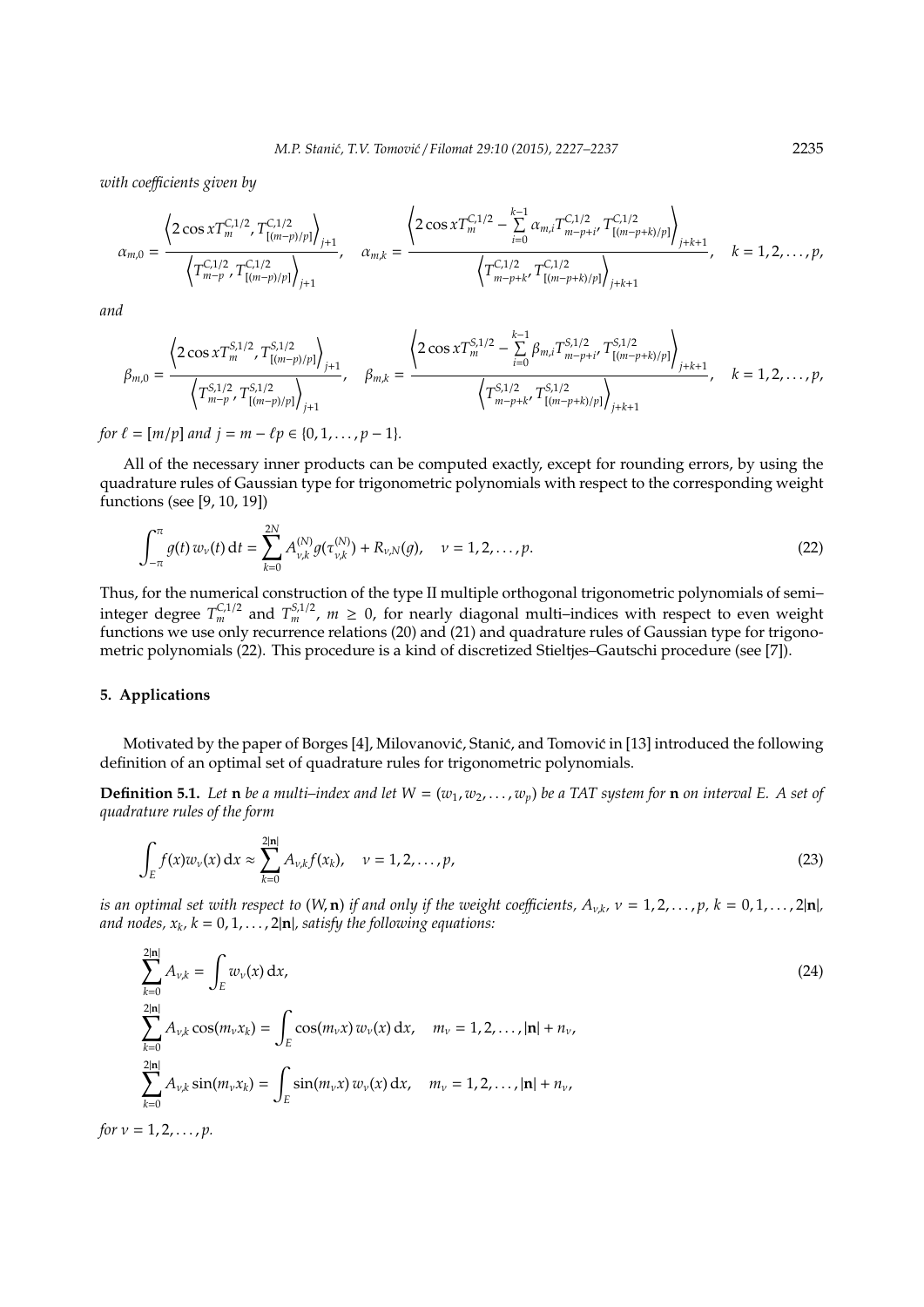For the optimal set of quadrature rules for trigonometric polynomials the following generalization of fundamental theorem of Gaussian rules holds (see [13]).

**Theorem 5.2.** Let **n** *be a multi–index and let*  $W = (w_1, w_2, \ldots, w_p)$  *be a TAT system for* **n** *on an interval E. A set of quadrature rules* (23) *is the optimal set with respect to* (*W*, **n**) *if and only if:*

- 1° all rules are exact for all polynomials from  $\mathcal{T}_{|\mathbf{n}|}$ ;
- $2^{\circ}$   $T_{\mathbf{n}}^{1/2}(x) = \prod_{n=1}^{2|\mathbf{n}|}$ |**n**| *k*=0 sin((*x* − *xk*)/2) *is the type II multiple orthogonal trigonometric polynomial of semi–integer degree* |**n**| + 1/2 *with respect to* (*W*, **n**)*.*

The nodes  $x_k$ ,  $k = 0, 1, ..., 2|n|$ , of the optimal set of quadrature rules for trigonometric polynomials can be computed as the zeros of corresponding type II multiple orthogonal trigonometric polynomials of semi–integer degree  $T^{1/2}$ , which, in the case of nearly diagonal multi–indices  $\mathbf{d}(n)$ , for even weight functions on the interval  $\vec{E} = (-\pi, \pi)$ , can be obtained using recurrence relations given in Section 4. Notice that, from Theorem 2.1, the type II multiple orthogonal trigonometric polynomials of semi–integer degree  $T<sub>n</sub><sup>1/2</sup>$  have exactly 2|**n**| + 1 simple zeros on the interval *E*.

The weights coefficients  $A_{\nu,k}$ ,  $\nu = 1, 2, ..., p$ ,  $k = 0, 1, ..., 2|\mathbf{n}|$ , can be computed by requiring that each rule integrates exactly trigonometric polynomials from T<sup>|</sup>**n**<sup>|</sup> .

Now we give a numerical example to illustrate the obtained theoretical results and proposed numerical procedure.

**Example 5.3.** Let us construct the optimal set of quadrature rules on  $E = [-\pi, \pi)$ , for  $p = 2$ , multi–index **, and with respect to the even weight functions**  $w_1(x) = 1 + \cos x$  **and**  $w_2(x) = 1 + \cos 2x$  **on the** interval (−π, π).

It is easy to see that the following set

$$
\left\{\cos\frac{x}{2}w_1(x),\sin\frac{x}{2}w_1(x),\cos\frac{3x}{2}w_1(x),\sin\frac{3x}{2}w_1(x),\cos\frac{x}{2}w_2(x),\sin\frac{x}{2}w_2(x),\cos\frac{3x}{2}w_2(x),\sin\frac{3x}{2}w_2(x)\right\}
$$

is a Chebyshev system on the interval  $[-\pi, \pi)$ .

We obtain the type II multiple orthogonal trigonometric polynomial of semi–integer degree  $T^{C,1/2}_n \in \mathfrak{T}^{1/2}_4$ 4 by using the recurrence relations given in Section 4. From the initial condition  $T_0^{C,1/2}$  $\int_0^{\infty} f(x) dx = \cos(x/2)$  and (16) we get  $\alpha_{0,2} = 4/3$ , which with (15) for  $m = 0$  gives

$$
T_1^{C,1/2}(x) = \cos\frac{3x}{2} - \frac{1}{3}\cos\frac{x}{2}.
$$

In the following step, by using (17) we get  $\alpha_{1,1} = 5/9$  and  $\alpha_{1,2} = 8/3$ , and then

$$
T_2^{C,1/2}(x) = \cos\frac{5x}{2} - 3\cos\frac{3x}{2} + \cos\frac{x}{2}.
$$

In a similar way, by using equations (18) and (15) for  $m = 2$ , we get  $T_3^{C,1/2}$  $S_3^{(C,1/2)}(x) = \cos(7x/2)$ . Finally, from (19), for *m* = 3, and (15) for *m* = 3, we obtain  $T_4^{C,1/2}$  $\frac{d^{(1)}(x)}{4}(x) = \cos(9x/2)$ , so the nodes of the optimal set of quadrature rules are:

$$
x_0=-\pi, x_1=-\frac{7\pi}{9}, x_2=-\frac{5\pi}{9}, x_3=-\frac{3\pi}{9}, x_4=-\frac{\pi}{9}, x_5=\frac{\pi}{9}, x_6=\frac{3\pi}{9}, x_7=\frac{5\pi}{9}, x_8=\frac{7\pi}{9}.
$$

For each  $\nu$  = 1, 2, the corresponding weight coefficients  $A_{\nu,k}$ ,  $k$  = 0, 1, . . . , 8, are given in Table 1 (numbers in parentheses denote decimal exponents).